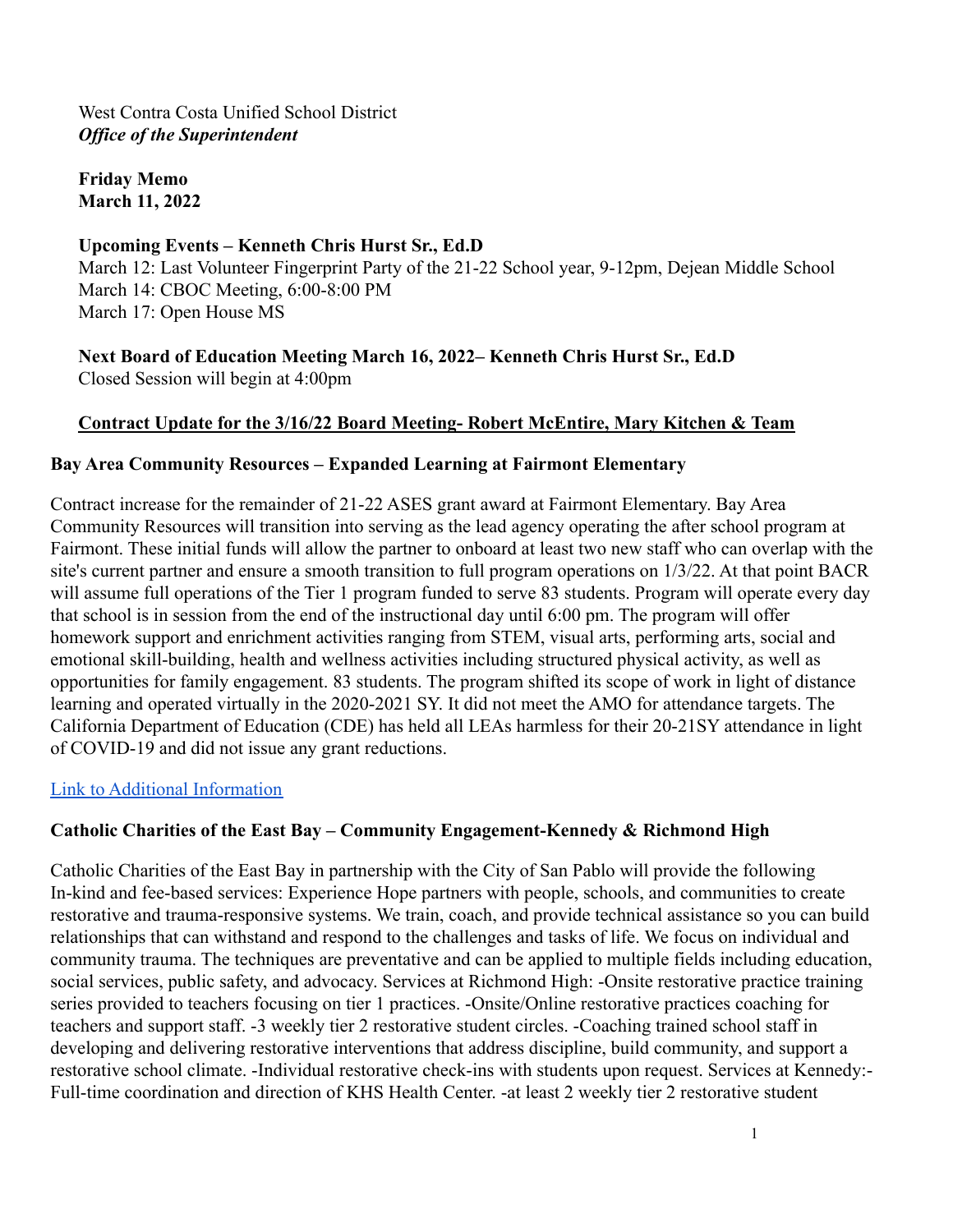# West Contra Costa Unified School District *Office of the Superintendent*

circles. -Staff Training to support the creation of a restorative school community and supporting the successful implementation of groups and school-wide restorative practices. -Training modules include: Creating Restorative Trauma-Responsive Systems and Skills for Restorative and Trauma-Responsive Systems. -Restorative case management services are offered to at least 25 students through individual sessions. Case Management services will focus on aspects of a student's life that are interfering with school success. This contract was previously board approved on 12/15 for \$110,000, it has been refined to add services at Kennedy High School, it is coming back for approval of the additional \$65,000 and modification of funding for Richmond High.

# [Link to Additional Information](https://drive.google.com/file/d/1J96E9iyf97temA3hm08k6PkMFWVmV23_/view?usp=sharing)

# **East Bay Center for Performing Arts – Expanded Learning at Fairmont & Grant Elementary**

East Bay Center for the Performing Arts will provide modern dance classes at Grant Elementary. EBCPA will provide a teaching artist for three 1 hour sessions twice a week for a total of nine weeks between March 7th, 2022 and May 13th, 2022. East Bay Center will also provide a teaching artist at Fairmont Elementary for three 1 hour sessions once a week for a total of 14 weeks. 120 Students

### [Link to Additional Information](https://drive.google.com/file/d/1dyq288a3FCGqOtxfAExauaOb7MZ8VXCz/view?usp=sharing)

### **Nichols Strategies – Superintendent's Office**

Nichols strategies, LLC will enter into an agreement with WCCUSD to provide the following services

- Strategic planning and advising
- Situation analysis and issues management
- Communication leadership and support
- Communication support
- Contract management and evaluation.

#### [Link to Additional Information](https://drive.google.com/file/d/1EAZGbxMxiMc5YrbMfj2TjnlcYd6DFEqV/view?usp=sharing)

#### **Playworks Education Energized – Community Engagement-Tara Hills & Grant**

Playworks mission is to improve the health and well-being of children by increasing opportunities for physical activity and safe, meaningful play. To improve the overall school climate by creating a safe, productive, inclusive, high-functioning recess.

Services will be provided at Tara Hills and Grant each will have one Playworks coach. Coaches work 40 hours per week. Most weeks, coaches will be on-site 35+ hours per week.. [Link to Additional Information](https://drive.google.com/file/d/1wVDQGoUQe-K-yLPgar9DCeTZphGxNlzL/view?usp=sharing)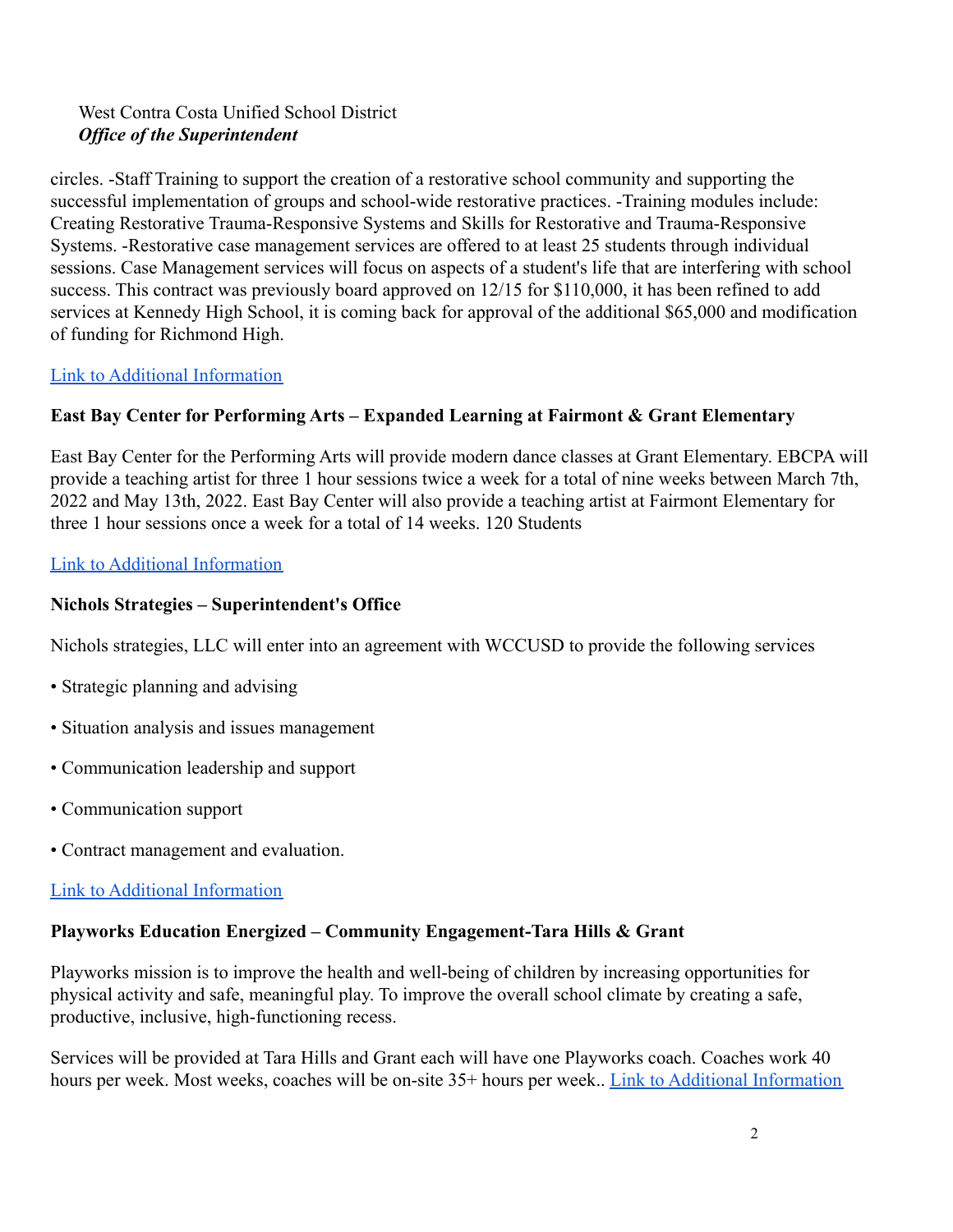### West Contra Costa Unified School District *Office of the Superintendent*

# **The Regents of the University of California – College & Career Department**

The vision of the University's Center for Educational Partnerships ("CEP") on behalf of the Destination College Advising Corps ("DCAC") is to make college a viable option for all students. In partnership with UC Berkeley Early Academic Outreach Program (EAOP), Destination College Advising Corps looks to achieve this by working collaboratively with target schools and partner programs focused on research-based best practices that enable underrepresented, low-income and first-generation college students to access post-secondary education.

DCAC increases the college-going rate of students at El Cerrito High School, Hercules High School, John F. Kennedy High School, Pinole Valley High School, Richmond High School, and De Anza High School and provides comprehensive college awareness, mentorship, resources, preparation, advising, and information through the efforts of a dedicated College Adviser Fellow at each school site.

EAOP PCA funding for summer 2022: \$49,000 to continue PCA programming for 84 WCCUSD students. Recruitment and planning begins in August 2021.

The Pre-College Academy (PCA) is a six-week college-preparatory summer program hosted by the Early Academic Outreach Program (EAOP) at the University of California, Berkeley. For over 30 years, PCA has provided intensive academic enrichment for EAOP students from partner high schools in the Bay Area. PCA prepares students for their academic and professional future by providing them with the opportunity to participate in the University of California's tradition of educational excellence and diversity.

As part of a community of college-bound scholars, PCA students take two courses: a theme-based College Writing course and choice of a Math (Geometry, Algebra II or Pre-Calculus). Co-curricular weekly activity sessions include team building, leadership activities, and college advising. One-third of PCA's student enrollment is from WCCUSD. PCA enrolls 250 students from 18 partner high schools in the Bay Area.

[Link to Additional Information](https://drive.google.com/file/d/1jdcEwu-v51g0MTObi2r6IZisYqjberDT/view?usp=sharing)

### **WCC Public Ed Fund – West Coast Chess – Expanded Learning for Coronado, Dover, Downer and Grant Elementary Schools**

West Coast Chess Alliance will conduct chess classes at four sites in WCCUSD's after school programs. Each site will receive three 1 hour chess classes. Each class will consist of 20 students rotating for one hour of instruction for nine weeks total from the week of March 7th through May 20th, 2022. There will be one instructor per site. Two sites will be served on Monday and Wednesday. Two sites will be served on Tuesdays and Thursdays. 240 Students.

[Link to Additional Information](https://drive.google.com/file/d/1WdJU4DAnvL5ZlLao58DWnpO3ibgENgQI/view?usp=sharing)